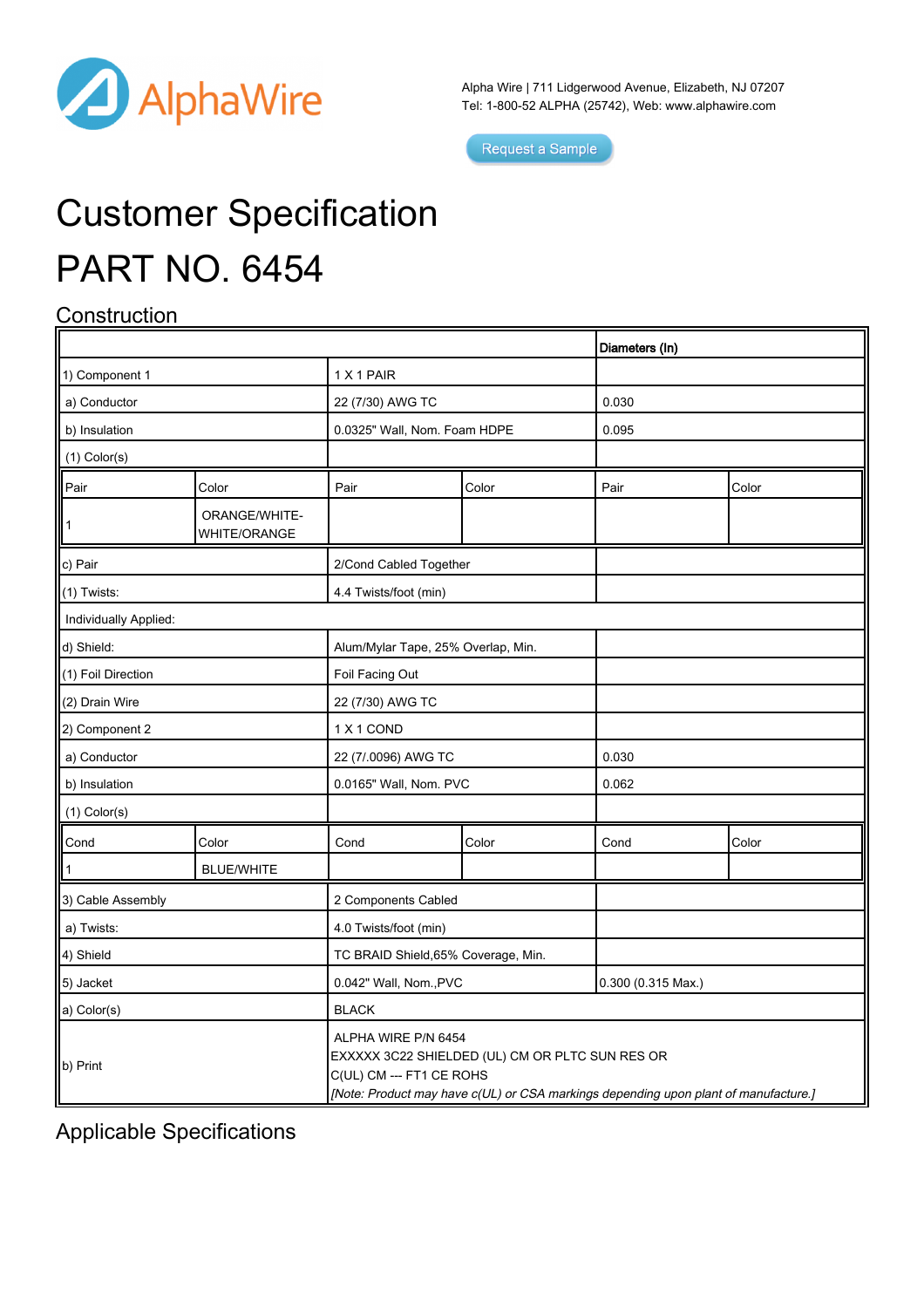| 1) UL                | <b>PLTC</b>                         | $60^{\circ}$ C |
|----------------------|-------------------------------------|----------------|
|                      | <b>CM</b>                           | $60^{\circ}$ C |
|                      | <b>SUN RES</b>                      |                |
| 2) CSA International | <b>CM</b>                           | $60^{\circ}$ C |
|                      | IFT1                                |                |
| $3)$ CE:             | EU Low Voltage Directive 2006/95/EC |                |

### **Environmental**

| 1) CE: EU Directive 2011/65/EU(RoHS2): |                                                                                                                                                                                                                                                           |
|----------------------------------------|-----------------------------------------------------------------------------------------------------------------------------------------------------------------------------------------------------------------------------------------------------------|
|                                        | This product complies with European Directive 2011/65/EU (RoHS Directive) of the European<br>Parliament and of the Council of 8 June 2011. No Exemptions are required for RoHS<br>Compliance on this item. Consult Alpha Wire's web site for RoHS C of C. |
| 2) REACH Regulation (EC 1907/2006):    |                                                                                                                                                                                                                                                           |
|                                        | This product does not contain Substances of Very High Concern (SVHC) listed on the European<br>Union's REACH candidate list in excess of 0.1% mass of the item. For up-to-date information,<br>please see Alpha's REACH SVHC Declaration.                 |

### **Properties**

| Physical & Mechanical Properties |                                       |  |  |  |
|----------------------------------|---------------------------------------|--|--|--|
| 1) Temperature Range             | -20 to 60 $^{\circ}$ C                |  |  |  |
| 2) Bend Radius                   | 10X Cable Diameter                    |  |  |  |
| 3) Pull Tension                  | 26 Lbs, Maximum                       |  |  |  |
| <b>Electrical Properties</b>     | (For Engineering purposes only)       |  |  |  |
| 1) Voltage Rating                | $300\,\mathrm{V}_{\mathrm{RMS}}$      |  |  |  |
| 2) Component 1                   |                                       |  |  |  |
| a) Characteristic Impedance      | $120 \Omega + 12$                     |  |  |  |
| b) Mutual Capacitance            | 11 pf/ft @1 kHz, Nominal              |  |  |  |
| c) Ground Capacitance            | 20.9 pf/ft @1 kHz, Nominal            |  |  |  |
| d) Velocity of Propagation       | 78 %                                  |  |  |  |
| e) Conductor DCR                 | 15.1 Ω/1000ft @20°C, Nominal          |  |  |  |
| f) Current                       | 2.7 amps per conductor @30°C, Maximum |  |  |  |
| g) Attenuation, Max dB/100ft     | $0.5$ @ 1 MHz                         |  |  |  |
| 3) Component 2                   |                                       |  |  |  |
| a) Conductor DCR                 | 17.8 Ω/1000ft @20°C, Nominal          |  |  |  |
| b) Current                       | 2.7 amps per conductor @30°C, Maximum |  |  |  |
| 4) OA Shield DCR                 | 5.2 Ω/1000ft @20°C, Nominal           |  |  |  |

#### **Other**

| Packaging                      | Flange x Traverse x Barrel (inches)  |
|--------------------------------|--------------------------------------|
| a) 1000 FT                     | 16 x 11 x 8 Continuous length        |
| b) 500 FT                      | 12 x 10 x 5 Continuous length        |
| c) 100 FT                      | 12 x 4.5 x 3.5 Continuous length     |
|                                | [Spool dimensions may vary slightly] |
| Motes:                         |                                      |
| a) EIA Industrial RS485 cable. |                                      |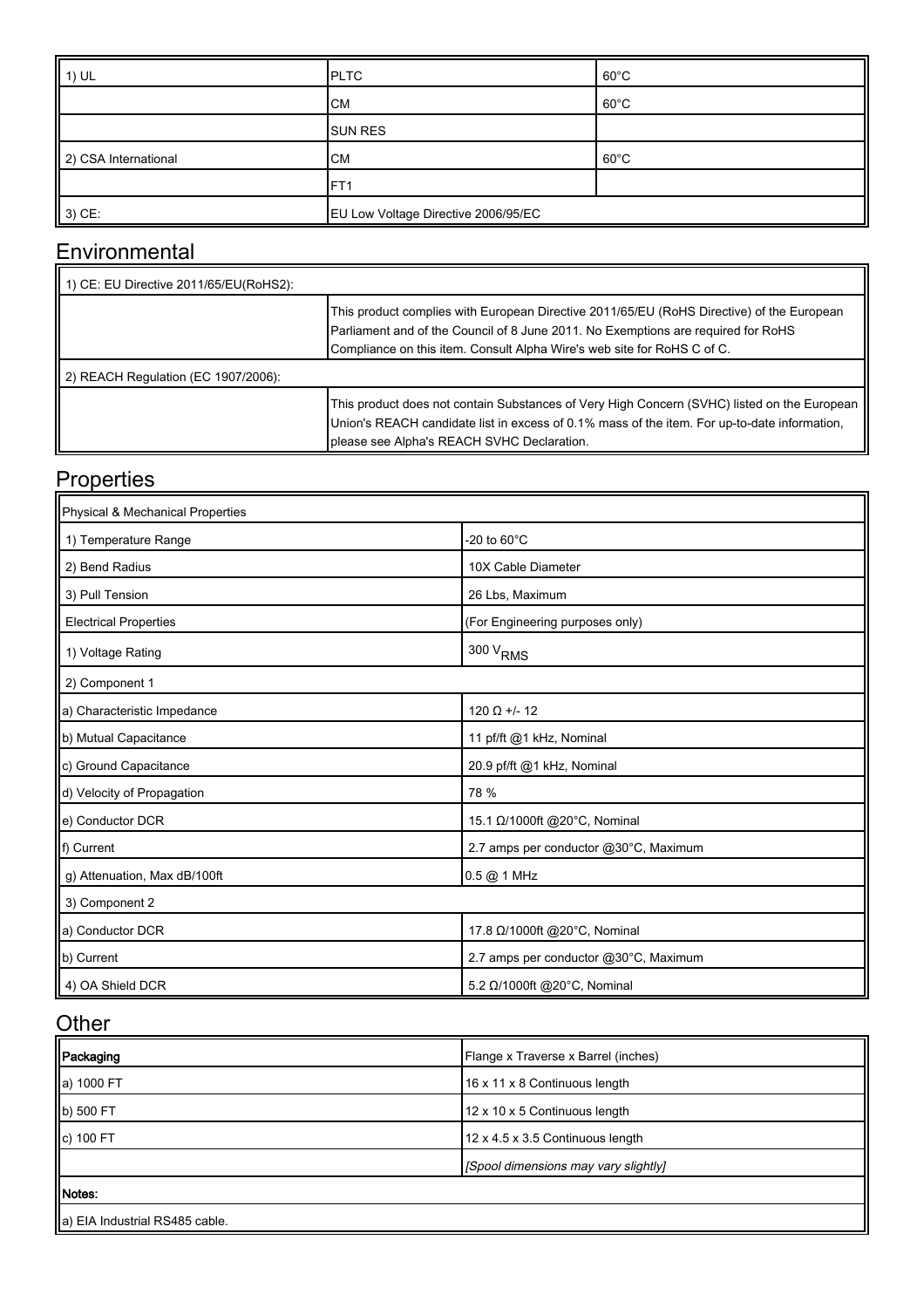#### [www.alphawire.com](http://www.alphawire.com)

Alpha Wire | 711 Lidgerwood Avenue, Elizabeth, NJ 07207 Tel: 1-800-52 ALPHA (25742)

Although Alpha Wire ("Alpha") makes every reasonable effort to ensure their accuracy at the time of publication, information and specifications described herein are subject to errors or omissions and to changes without notice, and the listing of such information and specifications does not ensure product availability.

Alpha provides the information and specifications herein on an "AS IS" basis, with no representations or warranties, whether express, statutory or implied. In no event will Alpha be liable for any damages (including consequential, indirect, incidental, special, punitive, or exemplary) whatsoever, even if Alpha had been advised of the possibility of such damages, whether in an action under contract, negligence or any other theory, arising out of or in connection with the use, or inability to use, the information or specifications described herein.

#### ALPHA WIRE - CONFIDENTIAL AND PROPRIETARY

Notice to persons receiving this document and/or technical information. This document is confidential and is the exclusive property of ALPHA WIRE, and is merely on loan and subject to recall by ALPHA WIRE at any time. By taking possession of this document, the recipient acknowledges and agrees that this document cannot be used in any manner adverse to the interests of ALPHA WIRE, and that no portion of this document may be copied or otherwise reproduced without the prior written consent of ALPHA WIRE. In the case of conflicting contractual provisions, this notice shall govern the status of this document. ©2013 ALPHA WIRE - all rights reserved.